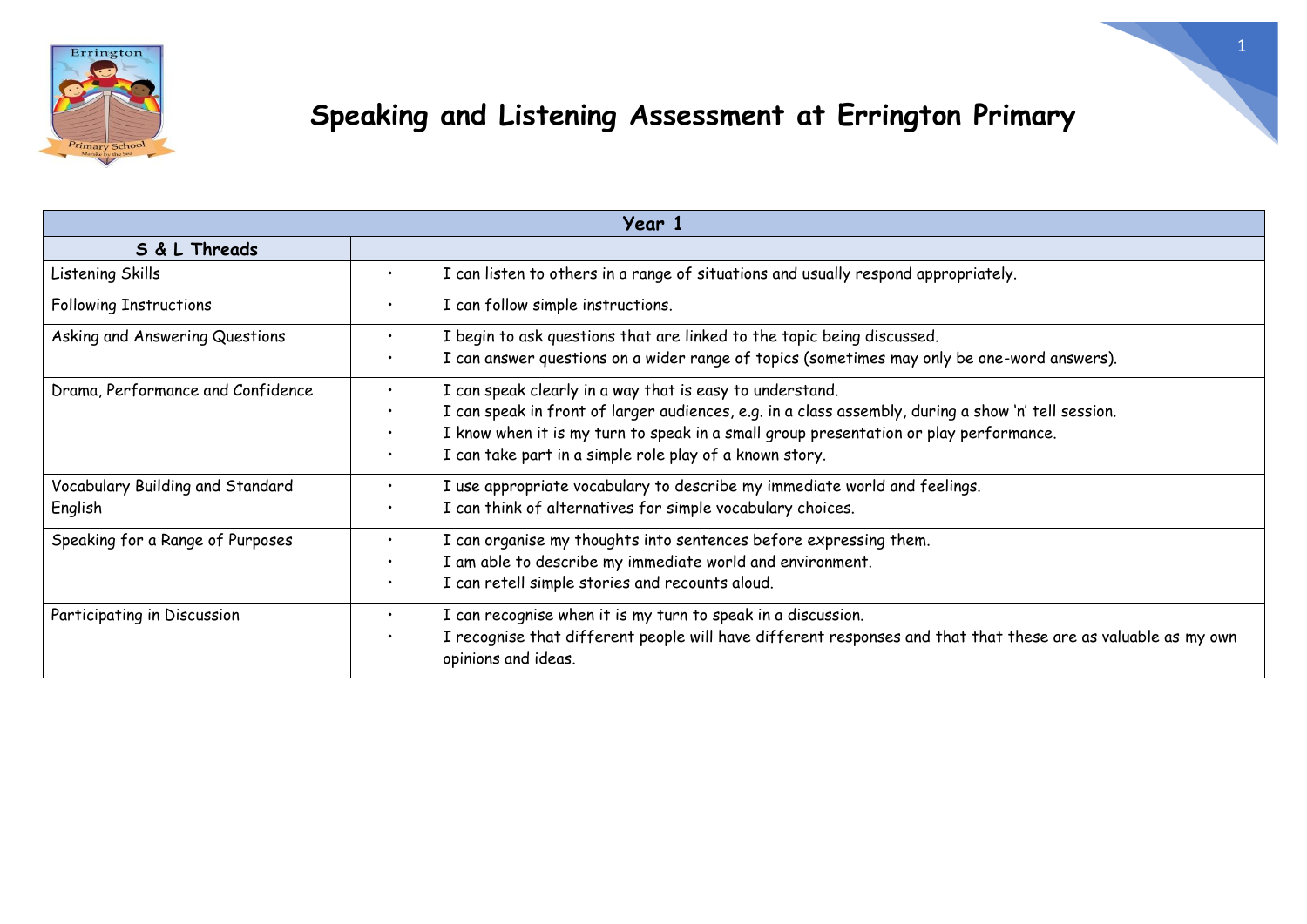

| Year 2                                      |                                                                                                                                                                                                                                                                                                                                                                         |  |
|---------------------------------------------|-------------------------------------------------------------------------------------------------------------------------------------------------------------------------------------------------------------------------------------------------------------------------------------------------------------------------------------------------------------------------|--|
| S & L Threads                               |                                                                                                                                                                                                                                                                                                                                                                         |  |
| Listening Skills                            | I can listen carefully and respond with increasing appropriateness to what has been said, e.g. make a helpful<br>$\bullet$<br>contribution when speaking in a small reading group.                                                                                                                                                                                      |  |
| <b>Following Instructions</b>               | I can fully understand instructions with more than one point in many situations and independently seek clarification<br>when a message is not clear.<br>I attempt to follow instructions before seeking assistance.<br>$\bullet$                                                                                                                                        |  |
| Asking and Answering Questions              | I can show that I am following a conversation by asking relevant and timely questions.<br>I can answer questions using clear sentences.<br>I am beginning to give reasoning behind my answers when prompted to do so.<br>$\bullet$                                                                                                                                      |  |
| Drama, Performance and Confidence           | I can speak confidently within a group of peers so that their message is clear.<br>I can practise and rehearse reading sentences and stories aloud.<br>I can take on a different role in a drama or role play and discuss the character's feelings.<br>I can recognise that sometimes speakers talk differently and discuss reasons why this might happen.<br>$\bullet$ |  |
| Vocabulary Building and Standard<br>English | I am beginning to use subject- specific vocabulary to explain, describe and add detail.<br>I can suggest words or phrases appropriate to the topic being discussed.<br>I am beginning to vary my language depending on the situation.<br>I usually speak in grammatically correct sentences.<br>$\bullet$                                                               |  |
| Speaking for a Range of Purposes            | I can talk about myself clearly and confidently.<br>I can recount experiences adding interesting details.<br>$\bullet$<br>I can offer ideas based on what has been heard.                                                                                                                                                                                               |  |
| Participating in Discussion                 | I can give enough detail to hold the interest of other participant(s) in a discussion.<br>$\bullet$<br>I can engage in meaningful discussions that relate to different topic areas.<br>I can remain focused on a discussion when not directly involved and be able to recall the main points when questioned.                                                           |  |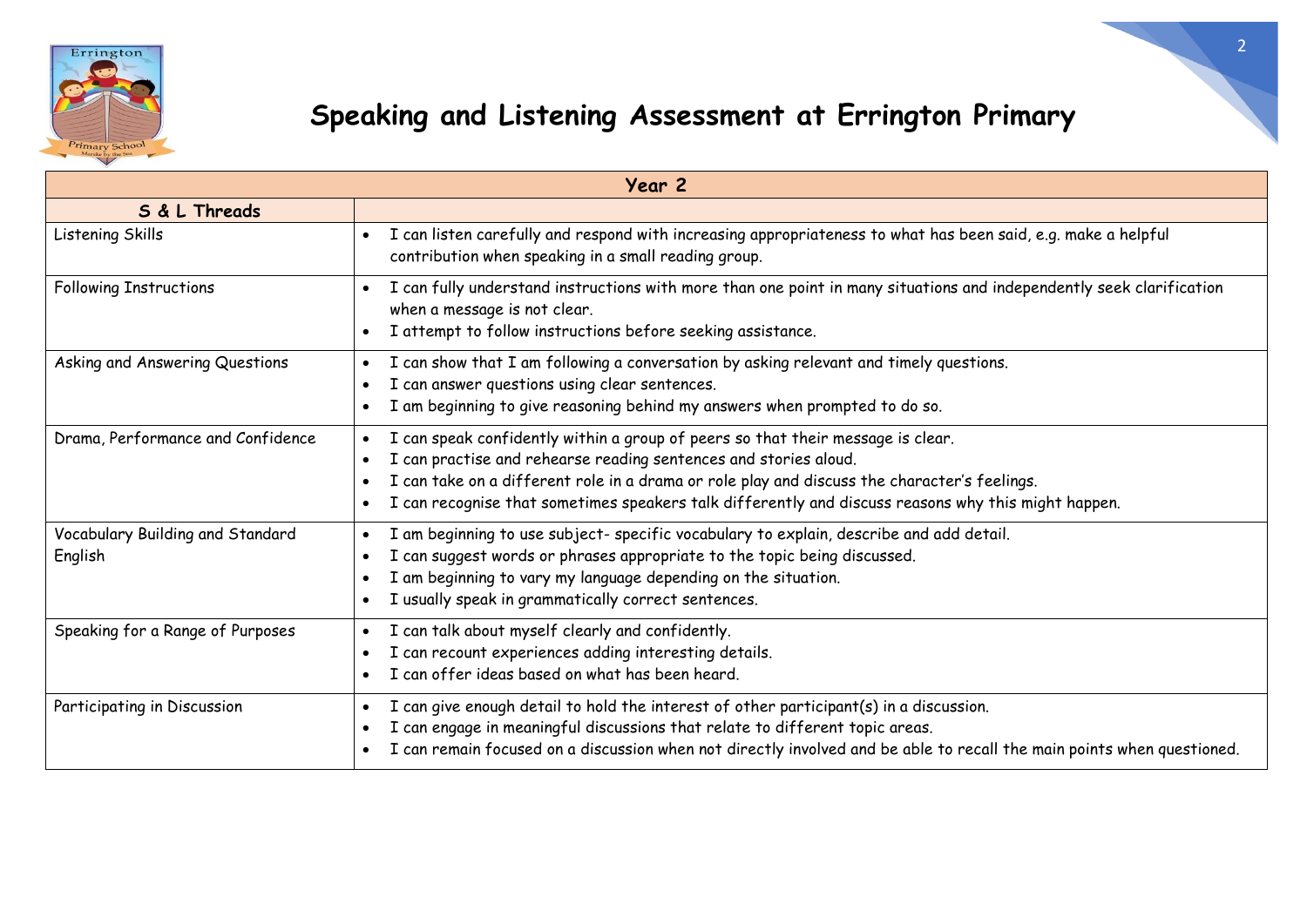

| Year 3                            |                                                                                                                                                           |  |
|-----------------------------------|-----------------------------------------------------------------------------------------------------------------------------------------------------------|--|
| S & L Threads                     |                                                                                                                                                           |  |
| Listening Skills                  | I listen carefully in a range of different contexts and usually respond appropriately to both adults and my peers.                                        |  |
| <b>Following Instructions</b>     | I can follow instructions in a range of unfamiliar situations.<br>$\bullet$                                                                               |  |
|                                   | I can ask for specific additional information to clarify instructions.                                                                                    |  |
| Asking and Answering Questions    | I can ask questions that relate to what has been heard or what was presented to me.                                                                       |  |
|                                   | I am beginning to justify reasons to support my answer to questions.                                                                                      |  |
| Drama, Performance and Confidence | I can rehearse reading sentences and stories aloud, taking note of feedback from teachers and peers.                                                      |  |
|                                   | I can speak regularly in front of large and small audiences.                                                                                              |  |
|                                   | I can participate in role play tasks, showing an understanding of character by choosing appropriate words and phrases<br>to indicate a person's emotions. |  |
| Vocabulary Building and Standard  | I can use vocabulary that is appropriate to the topic and/or the audience.                                                                                |  |
| English                           | I recognise powerful vocabulary in stories/ texts that I read or listen to and begin to try to use these words and<br>phrases in my own talk.             |  |
|                                   | I can discuss topics that are unfamiliar to my own direct experience.                                                                                     |  |
| Speaking for a Range of Purposes  | I can organise what I want to say so that it has a clear purpose.                                                                                         |  |
|                                   | I am beginning to give descriptions, recounts and narrative retellings using added details to engage listeners.                                           |  |
| Participating in Discussion       | I can engage in discussions, making relevant points or asking relevant questions to show I have followed a conversation.                                  |  |
|                                   | I can take account of the viewpoints of others when participating in discussions.                                                                         |  |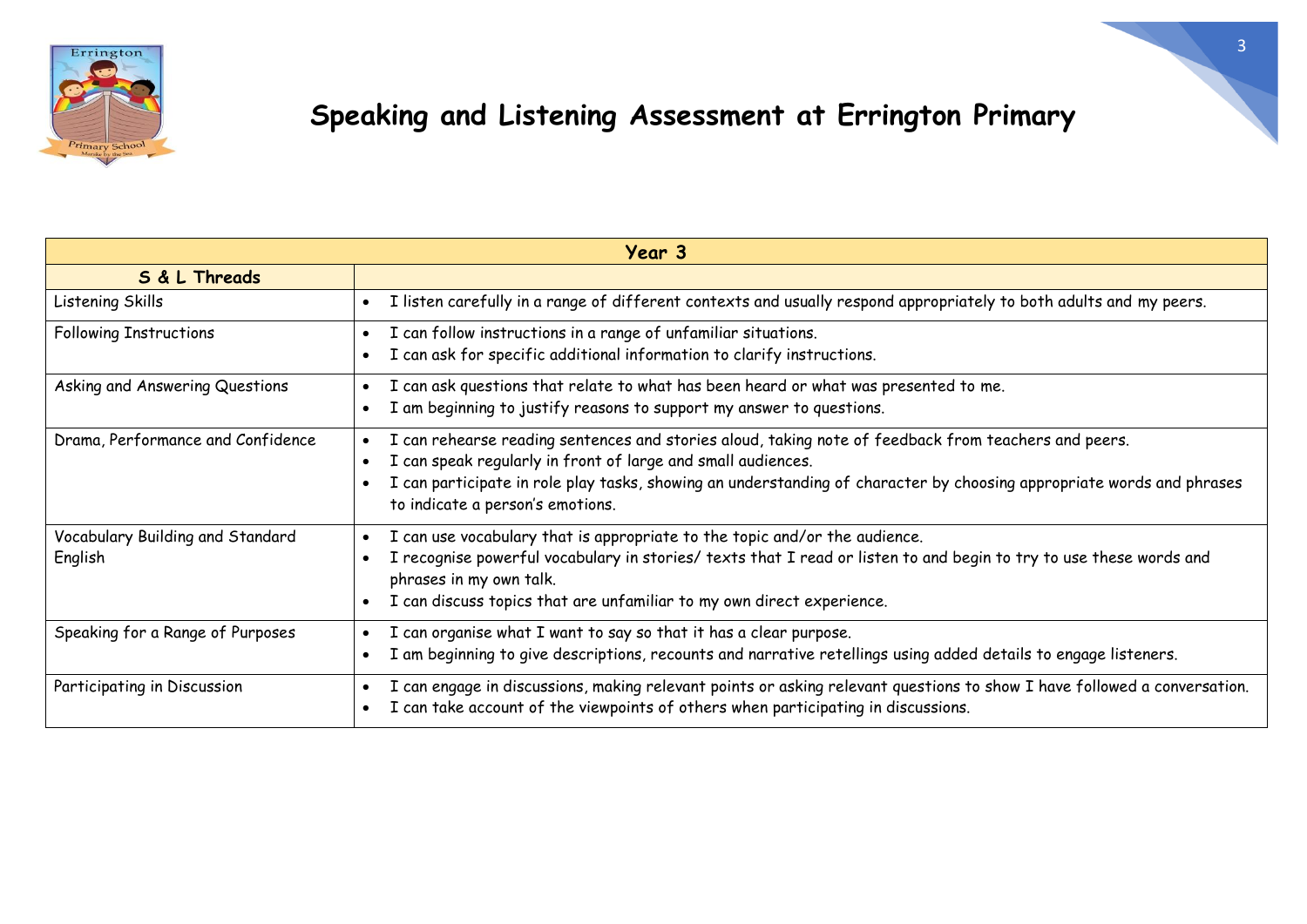

| Year 4                            |                                                                                                                                                         |  |
|-----------------------------------|---------------------------------------------------------------------------------------------------------------------------------------------------------|--|
| S & L Threads                     |                                                                                                                                                         |  |
| Listening Skills                  | I can listen carefully in a range of different contexts and usually respond appropriately to both adults and my peers.<br>$\bullet$                     |  |
| <b>Following Instructions</b>     | I can begin to follow complex directions/multi-step instructions without the need for repetition.<br>$\bullet$                                          |  |
| Asking and Answering Questions    | I can generate relevant questions to ask a specific speaker/audience in response to what I have heard.                                                  |  |
|                                   | I regularly offer answers that are supported with justifiable reasoning.<br>$\bullet$                                                                   |  |
| Drama, Performance and Confidence | I can use intonation when reading aloud to emphasise punctuation.<br>$\bullet$                                                                          |  |
|                                   | I can practise and rehearse sentences and stories, gaining feedback on my performance from teachers and peers.                                          |  |
|                                   | I can take on a specific role in role-play/drama activities and participate in focused discussion while remaining in<br>character.                      |  |
|                                   | I can discuss the language choices of other speakers and how this may vary in different situations.                                                     |  |
| Vocabulary Building and Standard  | I can regularly use interesting adjectives, adverbial phrases and extended noun phrases in speech.                                                      |  |
| English                           | I know and use language that is acceptable in formal and informal situations with increasing confidence.                                                |  |
|                                   | I recognise powerful vocabulary in stories/ texts that I read or listen to, building these words and phrases into my own<br>talk in an appropriate way. |  |
| Speaking for a Range of Purposes  | I can give descriptions, recounts and narrative retellings with specific details to actively engage listeners.                                          |  |
|                                   | I can debate issues and make my opinions on topics clear.<br>$\bullet$                                                                                  |  |
|                                   | I can adapt my ideas in response to new information.<br>$\bullet$                                                                                       |  |
| Participating in Discussion       | I can engage in discussions, making relevant points and ask for specific additional information or viewpoints from other<br>participants.               |  |
|                                   | I am beginning to challenge opinions with respect.                                                                                                      |  |
|                                   | I can engage in meaningful discussions in all areas of the curriculum.                                                                                  |  |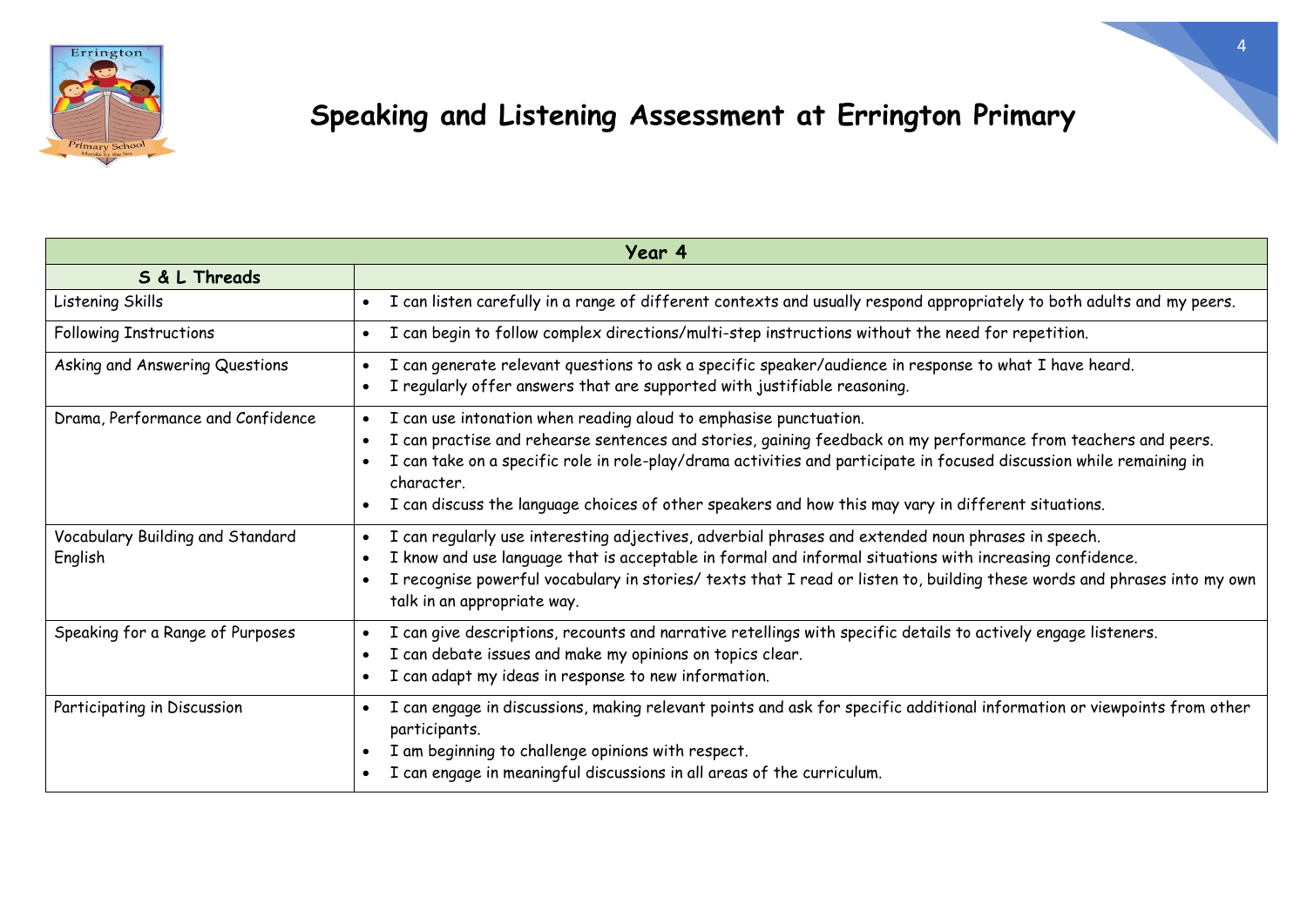

| Year 5                                      |                                                                                                                                                                                                                                                                                                                                                                               |  |
|---------------------------------------------|-------------------------------------------------------------------------------------------------------------------------------------------------------------------------------------------------------------------------------------------------------------------------------------------------------------------------------------------------------------------------------|--|
| S & L Threads                               |                                                                                                                                                                                                                                                                                                                                                                               |  |
| Listening Skills                            | I can listen carefully, making timely contributions and asking questions that are responsive to others' ideas and views,<br>$\bullet$<br>e.g. participate in a collaborative project where they listen to the ideas of others and adapt these to meet the needs<br>of the group.                                                                                              |  |
| <b>Following Instructions</b>               | I can follow complex directions/multi-step instructions without the need for repetition.                                                                                                                                                                                                                                                                                      |  |
| Asking and Answering Questions              | I can ask questions which deepen conversations and/or further my knowledge.                                                                                                                                                                                                                                                                                                   |  |
|                                             | I can understand how to answer questions that require more detailed answers and justification.                                                                                                                                                                                                                                                                                |  |
| Drama, Performance and Confidence           | I can narrate stories with intonation and expression to add detail and excitement for the listener.                                                                                                                                                                                                                                                                           |  |
|                                             | I can use feedback from peers and teachers (and from observing other speakers) to make improvements to my<br>performance.                                                                                                                                                                                                                                                     |  |
|                                             | I can combine vocabulary choices, gestures and body movement to take on and maintain the role of a character.                                                                                                                                                                                                                                                                 |  |
| Vocabulary Building and Standard<br>English | I can regularly use interesting adjectives, adverbial phrases and extended noun phrases in speech.<br>I know and use language that is acceptable in formal and informal situations with increasing confidence.<br>I can recognise powerful vocabulary in stories/ texts that I read or listen to, building these words and phrases into my<br>own talk in an appropriate way. |  |
| Speaking for a Range of Purposes            | I can plan and present information clearly with ambitious added detail and description for the listener.                                                                                                                                                                                                                                                                      |  |
|                                             | I can participate in debates/arguments and use relevant details to support my opinions and adding humour where<br>appropriate.                                                                                                                                                                                                                                                |  |
| Participating in Discussion                 | I can develop, agree to and evaluate rules for effective discussion, and can follow my own rules in small groups and<br>whole-class conversations.                                                                                                                                                                                                                            |  |
|                                             | I can engage in longer and sustained discussions about a range of topics.                                                                                                                                                                                                                                                                                                     |  |
|                                             | I can ask questions, offer suggestions, challenge ideas and give opinions in order to take an active part in discussions.                                                                                                                                                                                                                                                     |  |